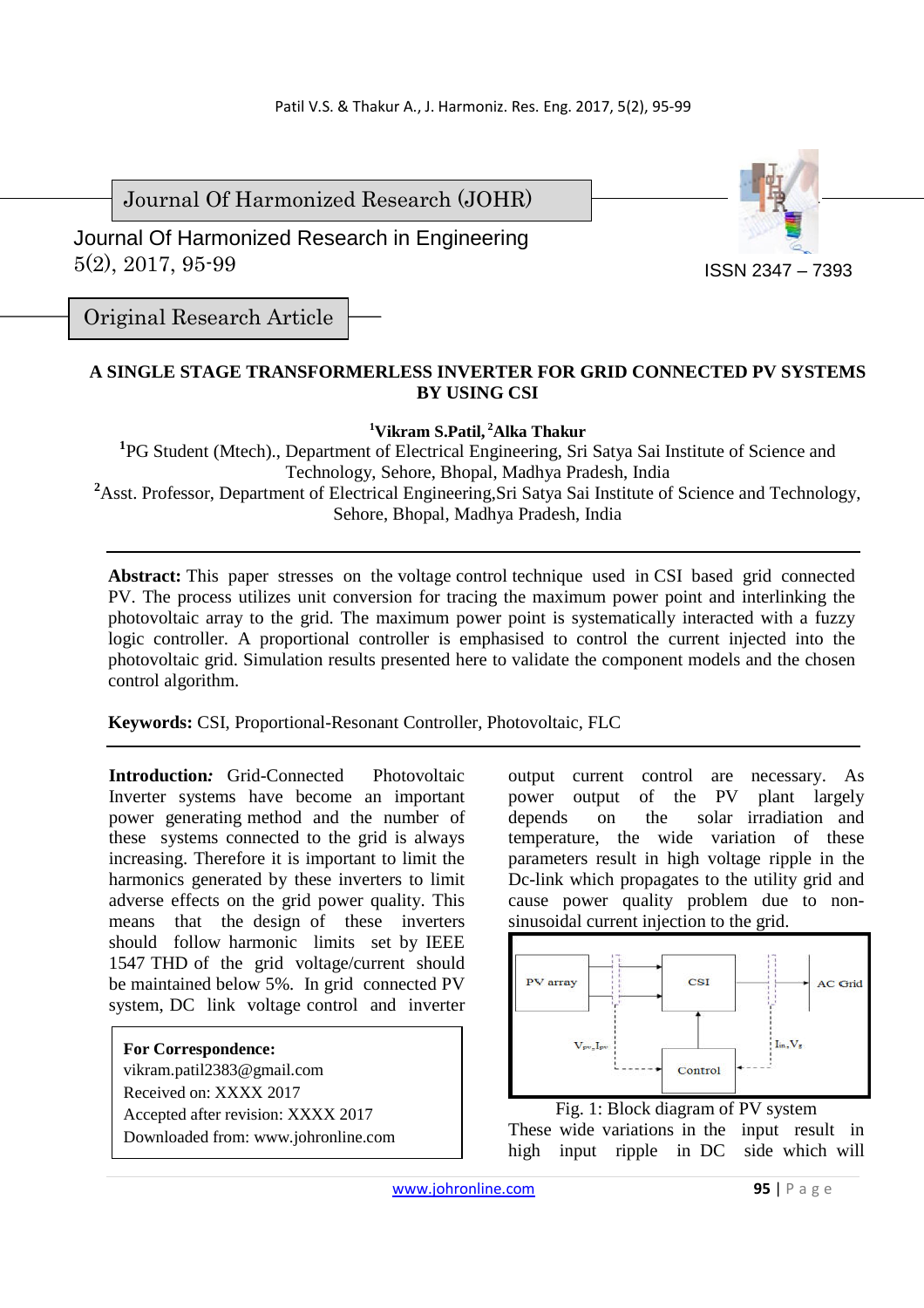### Patil V.S. & Thakur A., J. Harmoniz. Res. Eng. 2017, 5(2), 95-99

propagate through the inverter to AC side and cause poor power quality and current harmonic injection into the grid. Grid-connected PV systems using a CSI have been proposed and successfully delivered PV power to the grid, with a low total harmonic distortion (THD). However, an ac current loop is essential in the grid connected application in order to limit the current and quickly recover the grid current variation during varying weather conditions. Fig. 1 shows the blocks that constitute the system studied in this paper. The PV array feeds the single-phase DC-AC inverter(CSI). This kind of single-stage PV system has been presented using an analog control approach

**Proposed System**- To design a grid-connected PV system using a CSI, the relationship between the PV output voltage and the grid voltage is derived as follows By neglecting inverter losses, the PV output power is equal to the grid power

$$
V_{PV}I_{PV} = 1/2I_{g,peak} V_{g,peak} \cos \theta
$$
 (1)

where  $\theta$  is the phase angle, Vpv and Ipv are the PV output voltage and current, respectively, while Vg, peak and Ig, peak are the grid peak voltage and current, respectively. The grid current is equal to the PV output current multiplied by the inverter modulation index M  $I_{\rm g\ peak} = M I_{\rm PV}$  (2) Substituting (2) into (1), assuming unity power factor, the equation describing the relationship between the P-V output voltage and the grid voltage is,

$$
V_{PV} = 1/2MV_{g,peak.}
$$
 (3)

Therefore, in order to interface the PV system to the grid using a CSI, the PV voltage should not exceed half the grid peak voltage. The CSI is utilized to track the PV MPP and to interface the PV system to the grid. In order to achieve these requirements, three control loops are employed, namely MPPT, an ac current control loop, and a voltage loop.

**MPPT Control-** The PV array power and current characteristics are highly nonlinear and are affected by the irradiance and temperature variation. Therefore, a maximum power-point tracker (MPPT) is required to handle such problems and ensure that the PV system is operating at the maximum power point (MPP). Many different MPPT techniques have been proposed. The Existing techniques vary in simplicity, accuracy, time response, popularity, cost, and other technical aspects.



Fig. 2: Block diagram of the proposed MPPT controller.

To operate the PV at the MPP, MPPT is used to identify the optimum grid current peak value. Any conventional MPPT technique can be used. However, to prevent significant losses in power, the tracking technique should be fast enough to handle any variation in load or weather conditions. Therefore, a fuzzy logic controller (FLC) is used to quickly locate the MPP. The inputs of the FLC are

$$
\Delta P = P(k) - P(k - 1) \tag{4}
$$

 $\Delta I = I(k) - I(k-1)$  (5)

and the output equation is

$$
\Delta D = D(k) - D(k - 1) \tag{6}
$$

where ∆P is the PV array output power change,  $\Delta I$  is the array output current change, and  $\Delta D$  is the boost converter duty cycle change. To ensure that the PV output power does not diverge from the optimum point during varying weather conditions, ∆P passes through a gain controller to reverse its direction. The variable inputs and output are divided into four fuzzy subsets: positive big (PB), positive small (PS), negative big (NB), and negative small (NS). Therefore, the fuzzy rules algorithm requires 16 fuzzy control rules; these rules are based on the regulation of hill-climbing algorithm. To operate the fuzzy combination, Mamdani's method with Max–Min is used.

The fuzzifications of the hill-climbing rules are shown in table I. After simulating the PV system and studying the behavior of the controller inputs and output, the shapes and fuzzy subset partitions of the membership function in both of inputs and output figure shown in Fig. 4. The last stage of the fuzzy controller is the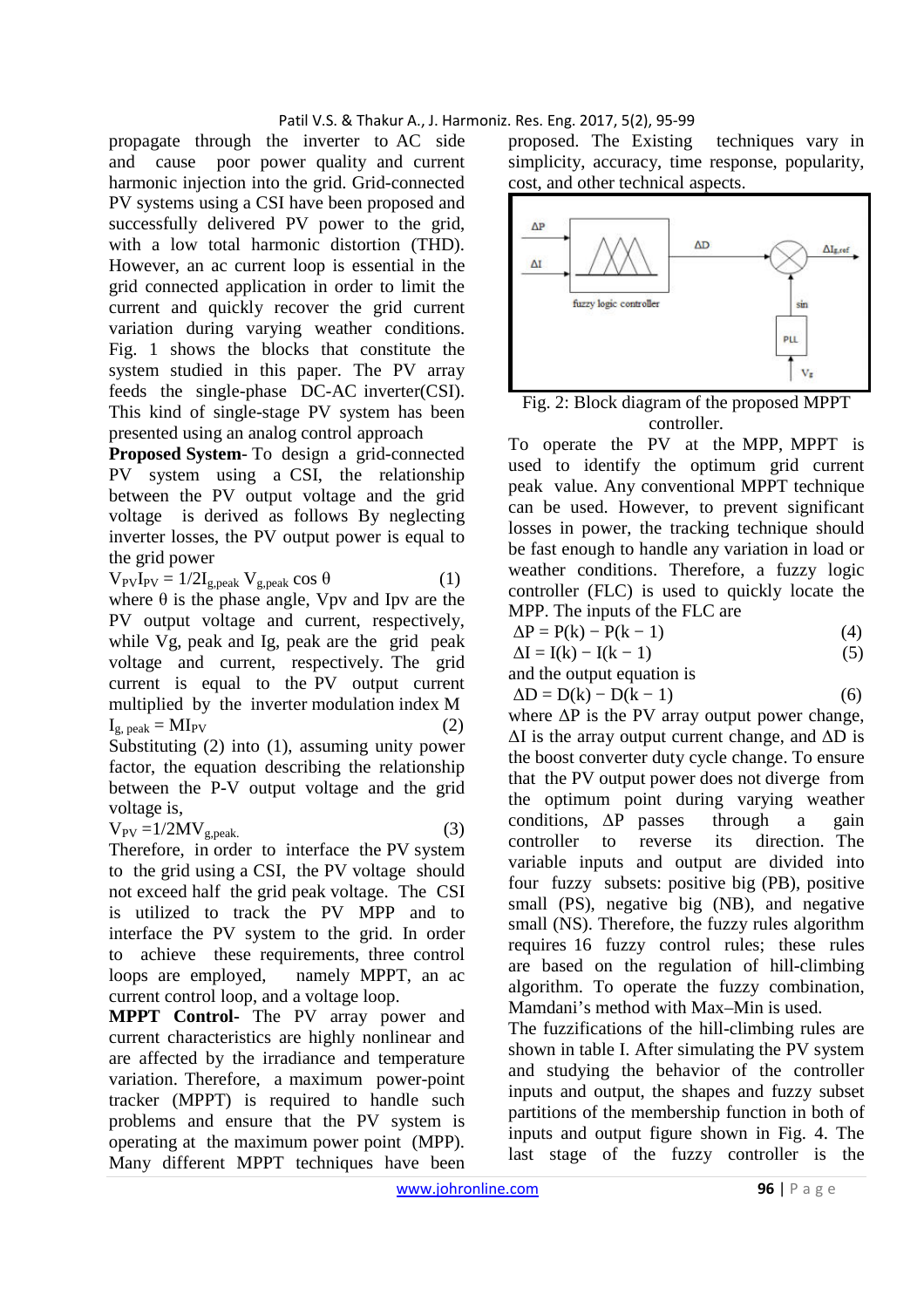defuzzification where the center of area algorithm (COA) is used to convert the fuzzy subset duty cycle changes to real numbers

$$
\Delta D = \frac{\sum \mu \text{ ni}(Di)Di}{\sum \mu \text{ ni}(Di)}
$$
(7)

where ∆D is the fuzzy controller output and Di is the center of max–min composition at the output membership function. The FLC computes variable step sizes to increment or decrement the duty cycle, therefore the tracking time is short and the system performance during steady-state conditions is much better than conventional method.

To ensure synchronization between the grid current and voltage, a sinusoidal signal generated by a phase-locked-loop (PLL)is multiplied by the MPPT output. Fig. 2 shows a block diagram of the MPPT structure.

| HAP > 0<br>If $\Delta l > 0$<br>D(t)=D(t-1)+ AD<br>Else<br>D(i) = D(i - I) + AD<br>End | If AP is PB and AI is PB then AD is PB             |
|----------------------------------------------------------------------------------------|----------------------------------------------------|
|                                                                                        | If AP is PB and AI is PS then AD is PB             |
|                                                                                        | If AP is PB and AI is NB then AD is NB             |
|                                                                                        | If AP is PB and AI is NS then AD is NB             |
|                                                                                        | If $AP$ is PS and $AI$ is PB then $AD$ is PS       |
|                                                                                        | If $AP$ is $PS$ and $AI$ is $PS$ then $AD$ is $PS$ |
|                                                                                        | If AP is PS and AI is NB then AD is NS             |
|                                                                                        | If $AP$ is $PS$ and $AI$ is $PB$ then $AD$ is $NS$ |
| elselfAP < 0<br>If $\Delta I > 0$<br>D(t)=D(t-1)- AD<br>Else<br>D(t)=D(t-1)+ AD<br>End | If AP is NB and AI is PB then AD is NB             |
|                                                                                        | If $AP$ is $NB$ and $AI$ is $PS$ then $AD$ is $NB$ |
|                                                                                        | If AP is NB and AI is NB then AD is PB             |
|                                                                                        | If AP is NB and AI is NS then AD is PB             |
|                                                                                        | If AP is PS and AI is PB then AD is NS             |
|                                                                                        | If $AP$ is $PS$ and $AI$ is $PS$ then $AD$ is $NS$ |
|                                                                                        | If $AP$ is $PS$ and $AI$ is $NB$ then $AD$ is $PS$ |
|                                                                                        | If $AP$ is PS and $AI$ is PB then $AD$ is PS       |

Table 1- Fuzzy Rules of Hill climbing search method

**Voltage And Current Loop Controllers -** The current controller can have a significant effect on the quality of the current supplied to the grid by the PV inverter, and therefore it is important that the controller provides a high quality sinusoidal output with minimal distortion to avoid creating harmonics. Two controllers which are used in current controlled PV inverters are the PI controller with the grid voltage feed-forward and the PR controller.



Fig. 3: Membership functions: (a) input  $\Delta P$ , (b) input  $\Delta I$ , and (c) output  $\Delta D$ .

A shortcoming with the PI controller generally is that it is not able to follow a sinusoidal reference without steady state error due to the dynamics of the integral term. The inability to track a sinusoidal reference causes the need to use the grid voltage as a feed-forward term to obtain a good dynamic response by helping the controller to try to reach steady state faster. A current controller which is more suited to operate with sinusoidal references and does not suffer from the above mentioned drawback is the PR controller. The PR controller provides gain at a certain frequency (resonant frequency) and almost no gain exists at the other frequencies. For precise control of the singlephase inverter, proportional resonant (PR) control is employed in the voltage and current loop controllers. The basic principle of the PR controller is to introduce an infinite gain at a selected resonant frequency in order to eliminate steady-state error at that frequency. The PR controller transfer function is expressed as,

$$
y = \text{Kpe} + \text{K}i \frac{\text{es}}{\text{s2} + \omega^2} \tag{8}
$$

where Kp is the proportional gain, Ki is the integral gain, e is the signal error, and ωo is the fundamental angular frequency. From the equivalent circuit of the CSI ac side, which is shown in Fig.5 and the PR controller equations, the ac current and voltage loops are designed, where Iin is the CSI output current, Cf is the filter capacitor, Lf is the filter inductor, R is the inductor internal resistor, Ic is the current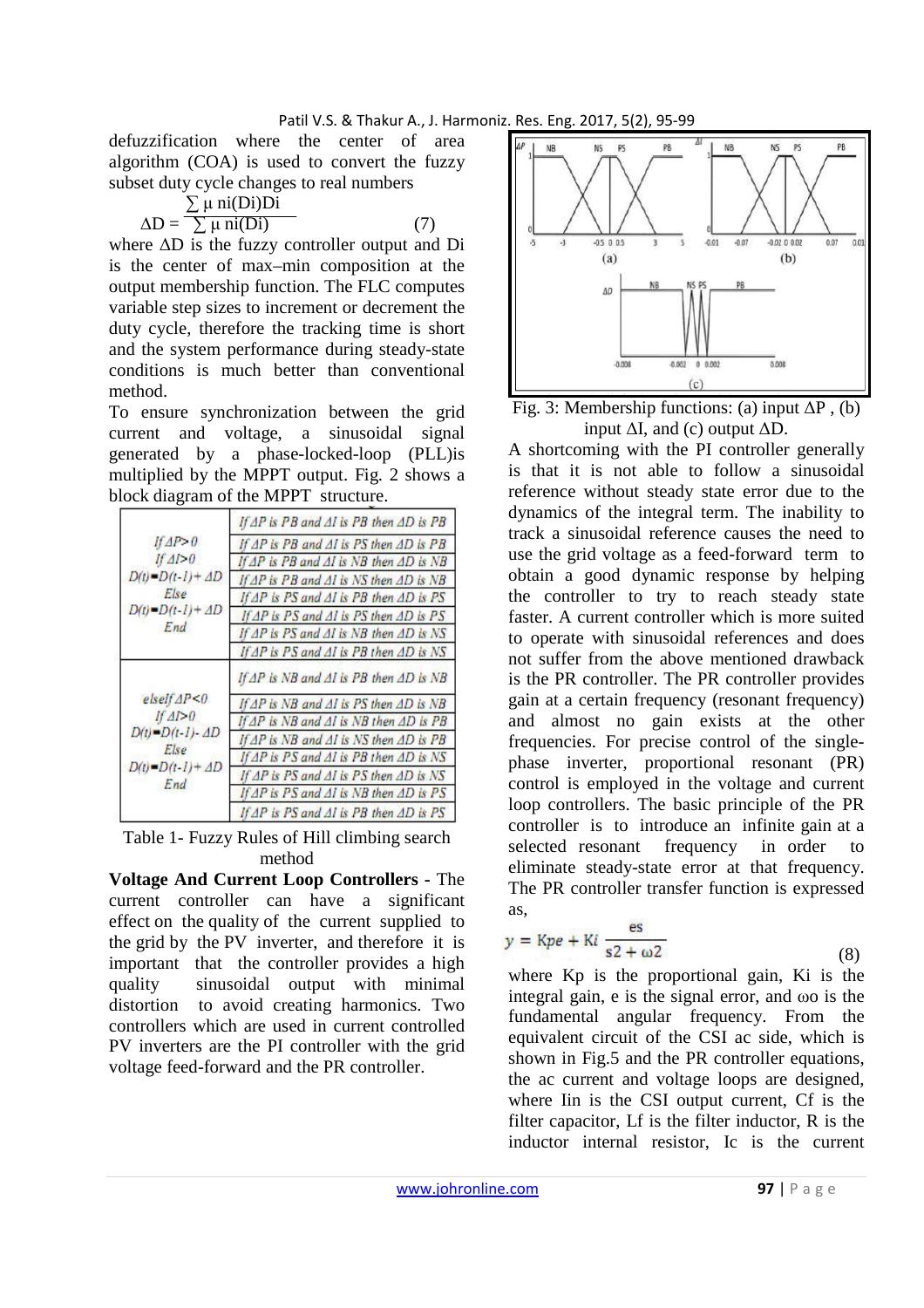#### Patil V.S. & Thakur A., J. Harmoniz. Res. Eng. 2017, 5(2), 95-99

passing through the capacitor, Ig is the grid current, and Vg is the grid voltage.



Fig 5 - AC Current & Voltage Loops

**Simulations And Result-** In order to validate the theoretical analysis, closed loop operation of grid connected photovoltaic system using single phase current source inverter is simulated on MATLAB/Simulink. The simulated closed loop system has taken the circuit parameter values are shown in A. The simulated PV array is connected to the Double tuned resonant filter which mitigates the DC side harmonics.



## Fig 6 - Simulink Model of Grid Connected PV with CSI

The regulated dc power from PV side is fed into CSI to convert it from dc power to ac power. The MPPT of this PV plant is controlled by using FLC and The PV array is simulated by using matlab/simulink is shown in Fig.7. To ensure synchronization between the grid current and voltage, a sinusoidal signal generated by a phase-locked-loop (PLL) is multiplied by the MPPT output and produce reference signal will be sent to the PR controller. The output of the PR controller is then sent to the PWM block to generate the pulses for PV inverter. The CSI output current waveform and the Grid voltage Vg and Grid current Ig are verified through simulation results.



### **References:**

[1] Roger A, "Photovoltaic Systems Engineering, Second Edition, CRC PRESS

[2] B. N. Alajmi, K. H. Ahmed, S. J. Finney, and B. W. Williams, "Fuzzy logic- control approach of a modified hill-climbing method for maximum power point in microgrid standalone photovoltaic system," IEEE Trans. Power Electron., vol. 26, no. 4, pp. 1022–1030, Apr. 2011.

[3] W. Tsai-Fu, C. Chih-Hao, L. Li-Chiun, and K. Chia-Ling, "Power loss comparison of singleand two-stage grid-connected photovoltaic systems," IEEE Trans. Energy Convers., vol. 26, no. 2, pp. 707–715, Jun. 2011.